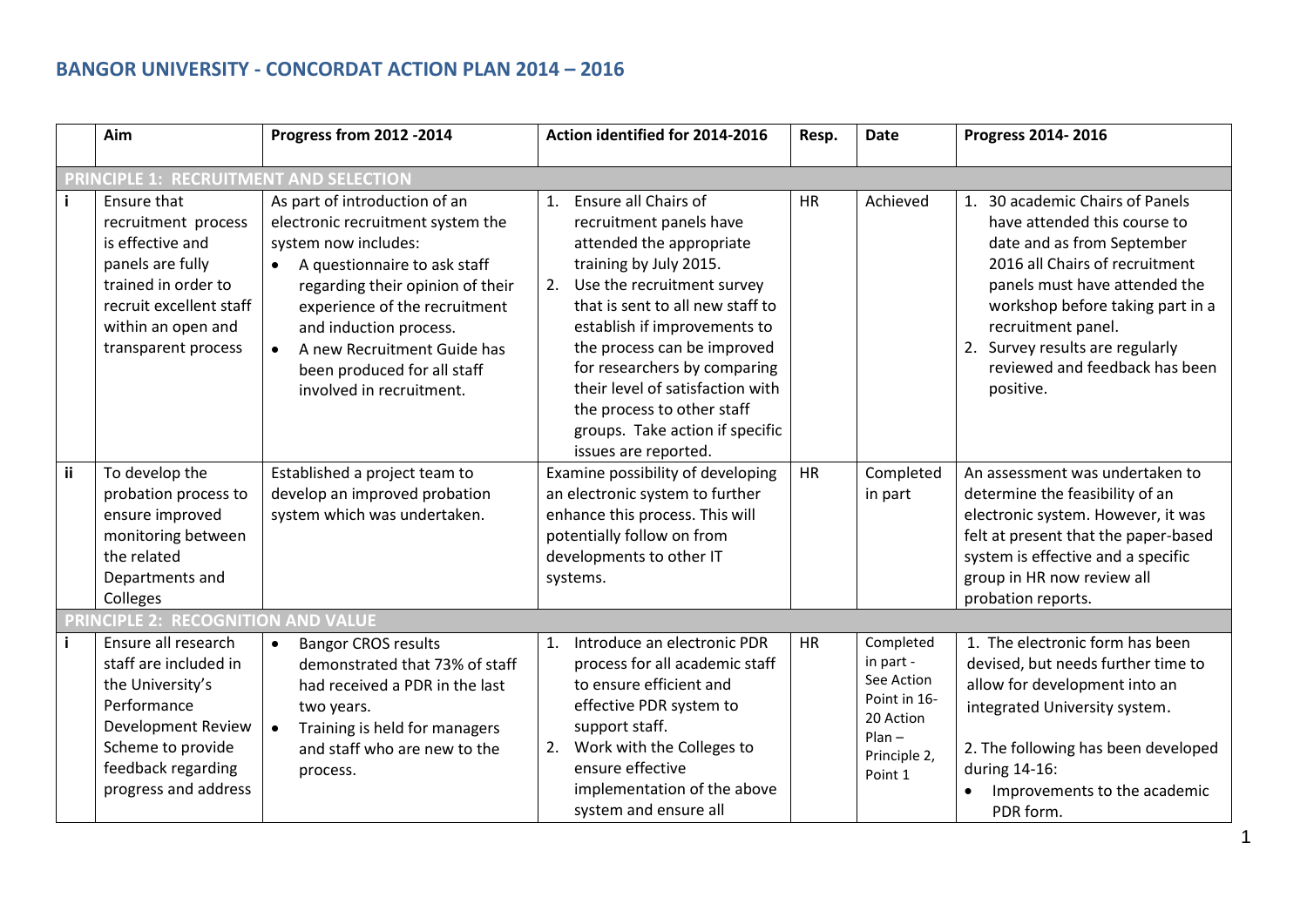|           | their career<br>development                                                                                                    |                                                                                                                                                                                                                                                                                               | research managers receive<br>further PDR training to<br>effectively introduce the<br>electronic system.<br>Include the RDF in the review<br>3.<br>process to identify skills and<br>knowledge gaps. Provide<br>training regarding the RDF in<br>the training noted above to<br>ensure all understand the<br>Framework.<br>4. Provide a guidance document<br>to staff in PDR training<br>regarding how the RDF can<br>best support development. |           |          | Supporting guidelines for<br>reviewers and reviewee.<br>Improvements to the PDR<br>training.<br>PDR completion rates across the<br>University is now 74%.<br>3.and 4.Discussion about the RDF in<br>review training for academic has<br>been introduced. |
|-----------|--------------------------------------------------------------------------------------------------------------------------------|-----------------------------------------------------------------------------------------------------------------------------------------------------------------------------------------------------------------------------------------------------------------------------------------------|------------------------------------------------------------------------------------------------------------------------------------------------------------------------------------------------------------------------------------------------------------------------------------------------------------------------------------------------------------------------------------------------------------------------------------------------|-----------|----------|----------------------------------------------------------------------------------------------------------------------------------------------------------------------------------------------------------------------------------------------------------|
| <b>ii</b> | Provide clear and<br>equitable academic<br>promotion criteria<br>and process                                                   | New senior academic promotion<br>criteria and process introduced.                                                                                                                                                                                                                             | PVCs Research and Teaching and<br>Learning and Director of HR to<br>hold a session on the criteria and<br>process for academic staff on an<br>annual basis to ensure all<br>understand the process and<br>criteria.                                                                                                                                                                                                                            | <b>HR</b> | Achieved |                                                                                                                                                                                                                                                          |
| iii       | Ensure the<br>University's Fixed<br><b>Term Contract Policy</b><br>addresses the needs<br>of researchers as far<br>as possible | HR reviewed the Fixed Term<br>$\bullet$<br>Contract Policy to ensure that<br>current actions and policy<br>addresses the needs of staff on<br>fixed term contracts.<br>In terms of redeployment HR<br>$\bullet$<br>have introduced a longer lead<br>time before the end of funding<br>periods | Continue to review these<br>processes to ensure they are<br>effective. Process currently<br>implemented in HR.                                                                                                                                                                                                                                                                                                                                 | <b>HR</b> | Achieved | Regular review of the impact of the<br>University's Fixed Term Policy is<br>undertaken.                                                                                                                                                                  |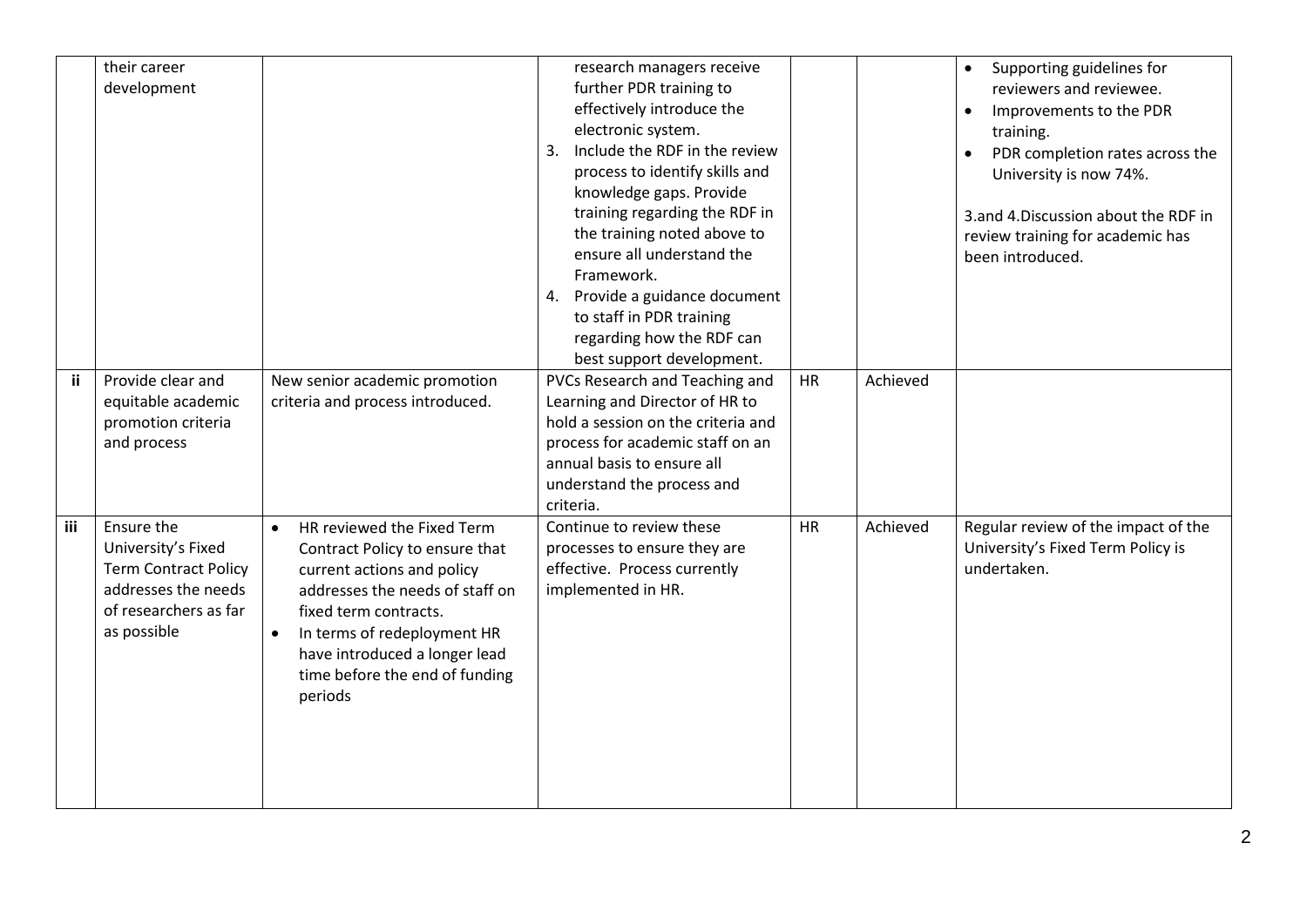| $\mathbf{i}$<br>Provide planned and<br>HR/<br>Create an academic career<br>1. Compl-<br>1. When the current developments<br>In the CROS survey 61% of staff<br>1.<br>$\bullet$<br>eted in part -<br><b>RDCG</b><br>structured process<br>development guide for staff<br>to the University progression<br>noted that they have a clear<br>See Action<br>for academic<br>and promotion criteria are<br>to ensure that they are aware<br>development plan.<br>Point in 16-<br>of the University's<br>completed a definitive draft will<br>development that<br>Aberystwyth-Bangor CPD<br>20 Action<br>be circulated. Will be going to<br>provides a career<br>expectations and the support<br>Framework for Academic<br>$Plan -$<br>available to them.<br>development route<br>consultation September 2016.<br>Development to support<br>Principle<br>for all academic roles<br>teaching and the support of<br>3&4 - Action<br>2. HEA accreditation was approved<br>learning has been developed,<br>Point 1<br>Fully implement the<br>and the new process is<br><b>CELT</b><br>agreed and implemented across<br>2.<br>Aberystwyth-Bangor CPD<br>HR/<br>encouraging researcher to<br>both institutions. This will<br>2. Achieved<br>(T&L) Framework. The Aber-<br><b>REO</b><br>support researchers with<br>to further support them in their<br>Bangor CPD (T&L) Framework<br>teaching responsibilities and<br>will be submitted to HEA for<br>provide them with a teaching<br>careers.<br>accreditation at the end of<br>qualification which will support<br>May. An implementation<br>their overall career<br>plan will be discussed at the<br>development.<br>CPD (T&L) Steering Group in<br>Developed Code of Practice for<br>May.<br><b>Graduate Teaching Assistants.</b><br>Develop a researcher<br><b>HR</b><br>3.<br>development website to<br>3. Achieved<br>ensure central location and<br>ease of access for all related<br>issues.<br>Lengthen the notice period of<br>HR<br>advertising courses so that<br>4. Achieved<br>staff can arrange time to<br>attend.<br>Develop options for webinars<br>5. Due to other priorities this was<br>HR<br>5. Will not<br>and online training to expand<br>not developed during this period and<br>be<br>the range of training provided<br>will be developed as part of wider<br>progressed<br>researcher development but not as a<br>by the University.<br>specific action point. | <b>PRINCIPLE 3 AND 4: SUPPORT AND CAREER DEVELOPMENT</b> |  |  |  |  |  |  |  |                                  |
|--------------------------------------------------------------------------------------------------------------------------------------------------------------------------------------------------------------------------------------------------------------------------------------------------------------------------------------------------------------------------------------------------------------------------------------------------------------------------------------------------------------------------------------------------------------------------------------------------------------------------------------------------------------------------------------------------------------------------------------------------------------------------------------------------------------------------------------------------------------------------------------------------------------------------------------------------------------------------------------------------------------------------------------------------------------------------------------------------------------------------------------------------------------------------------------------------------------------------------------------------------------------------------------------------------------------------------------------------------------------------------------------------------------------------------------------------------------------------------------------------------------------------------------------------------------------------------------------------------------------------------------------------------------------------------------------------------------------------------------------------------------------------------------------------------------------------------------------------------------------------------------------------------------------------------------------------------------------------------------------------------------------------------------------------------------------------------------------------------------------------------------------------------------------------------------------------------------------------------------------------------------------------------------------------------------------------------------------------------------------------------------------------------------------------------|----------------------------------------------------------|--|--|--|--|--|--|--|----------------------------------|
|                                                                                                                                                                                                                                                                                                                                                                                                                                                                                                                                                                                                                                                                                                                                                                                                                                                                                                                                                                                                                                                                                                                                                                                                                                                                                                                                                                                                                                                                                                                                                                                                                                                                                                                                                                                                                                                                                                                                                                                                                                                                                                                                                                                                                                                                                                                                                                                                                                |                                                          |  |  |  |  |  |  |  | undertake teaching accreditation |
|                                                                                                                                                                                                                                                                                                                                                                                                                                                                                                                                                                                                                                                                                                                                                                                                                                                                                                                                                                                                                                                                                                                                                                                                                                                                                                                                                                                                                                                                                                                                                                                                                                                                                                                                                                                                                                                                                                                                                                                                                                                                                                                                                                                                                                                                                                                                                                                                                                |                                                          |  |  |  |  |  |  |  |                                  |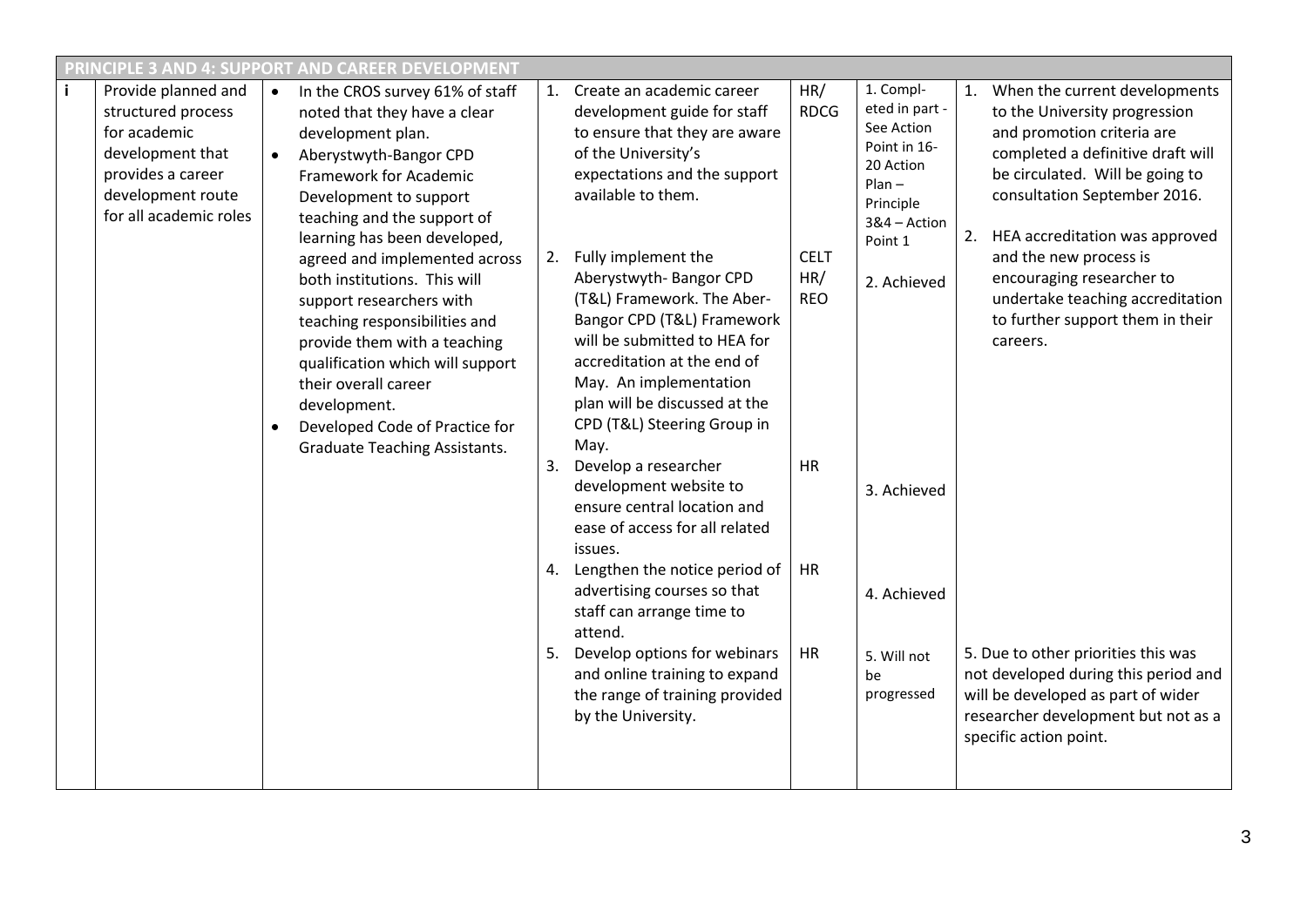| ii.        | Ensure effective   | $\bullet$ | HR monitors staff who have        |    | 1. As part of a University-wide      | HR/         | 1.Achieved  | 1. Induction in the University was                        |
|------------|--------------------|-----------|-----------------------------------|----|--------------------------------------|-------------|-------------|-----------------------------------------------------------|
|            | induction for all  |           | attended the University           |    | review of induction particular       | <b>REO</b>  |             | reviewed during the last two years                        |
|            | research staff     |           | Induction to maximise the         |    | attention will be given to           |             |             | and staff development and the                             |
|            |                    |           | number of staff who attend        |    | enhancing local induction and        |             |             | support for researchers in                                |
|            |                    |           | which includes researchers with   |    | addressing the needs of              |             |             | highlighted at induction events.                          |
|            |                    |           | permanent and fixed term          |    | researchers on fixed term            | <b>REO</b>  | 2.Achieved  | 2. Academic and research induction                        |
|            |                    |           | contracts.                        |    | contracts.                           |             |             | has now been introduced for                               |
|            |                    | $\bullet$ | The CROS survey noted that 53%    | 2. | Highlight professional               |             |             | relevant staff.                                           |
|            |                    |           | of staff found the University     |    | development opportunities            |             |             |                                                           |
|            |                    |           | induction useful.                 |    | and encourage input into the         |             |             |                                                           |
|            |                    |           | Annual induction for research     |    | current provision at the             |             |             |                                                           |
|            |                    |           | staff arranged by REO.            |    | researcher induction                 |             |             |                                                           |
|            |                    |           |                                   |    | programme.                           |             |             |                                                           |
|            |                    |           |                                   | 3. | Develop an induction pack for        | REO/        | 9/16        | Will now be available from                                |
|            |                    |           |                                   |    | researchers.                         | <b>HR</b>   |             | September 2016.                                           |
| <b>iii</b> | Provide a          | $\bullet$ | <b>Established Researcher</b>     | 1. | Further enhance the                  | HR/         | 1. Achieved | 1-2. A Researcher Development                             |
|            | comprehensive      |           | Development Programme for         |    | Researcher Development               | REO/        |             | Programme has been formulated but                         |
|            | career development |           | staff which is linked to the RDF. |    | programme for staff and              | <b>RDCG</b> |             | next year's programme will be                             |
|            | programme for all  | $\bullet$ | Encouraged female staff to        |    | further integrate the RDF.           |             |             | developed in consultation with the                        |
|            | researchers        |           | attend the Springboard            |    | 2. Work with Aberystwyth             |             |             | Colleges to identify more specific                        |
|            |                    |           | Programme.                        |    | University to maximise               | HR          | 2. Achieved | development needs. Also, an                               |
|            |                    |           | Increase in numbers of post-      |    | resources and expertise.             |             |             | agreement regarding knowledge-                            |
|            |                    |           | graduate students undertaking     | 3. | Encourage early career staff         | HR/<br>REO/ |             | based presentations will be agreed                        |
|            |                    |           | EDRP programme now up to          |    | to attend the Springboard            | <b>RDCG</b> | 3. Achieved | with Aberystwyth.<br>3. Although we have not attracted as |
|            |                    |           | 1000 participants each year.      |    | programme. Aim to attract 4          |             |             |                                                           |
|            |                    |           |                                   |    | participants in the next<br>cohorts. |             |             | many participants to the<br>Springboard Programme the     |
|            |                    |           |                                   | 4. | Examine how best to link             |             |             | University has run a programme of                         |
|            |                    |           |                                   |    | ERDP provision with research         |             |             | workshops for women academics of                          |
|            |                    |           |                                   |    | staff provision through the          |             |             | which 31 women have participated                          |
|            |                    |           |                                   |    | RDCG.                                |             |             | to date.                                                  |
|            |                    |           |                                   |    |                                      |             | 4. Achieved | 4. Staff are able to attend relevant                      |
|            |                    |           |                                   |    |                                      |             |             | courses on the ERDP Programme.                            |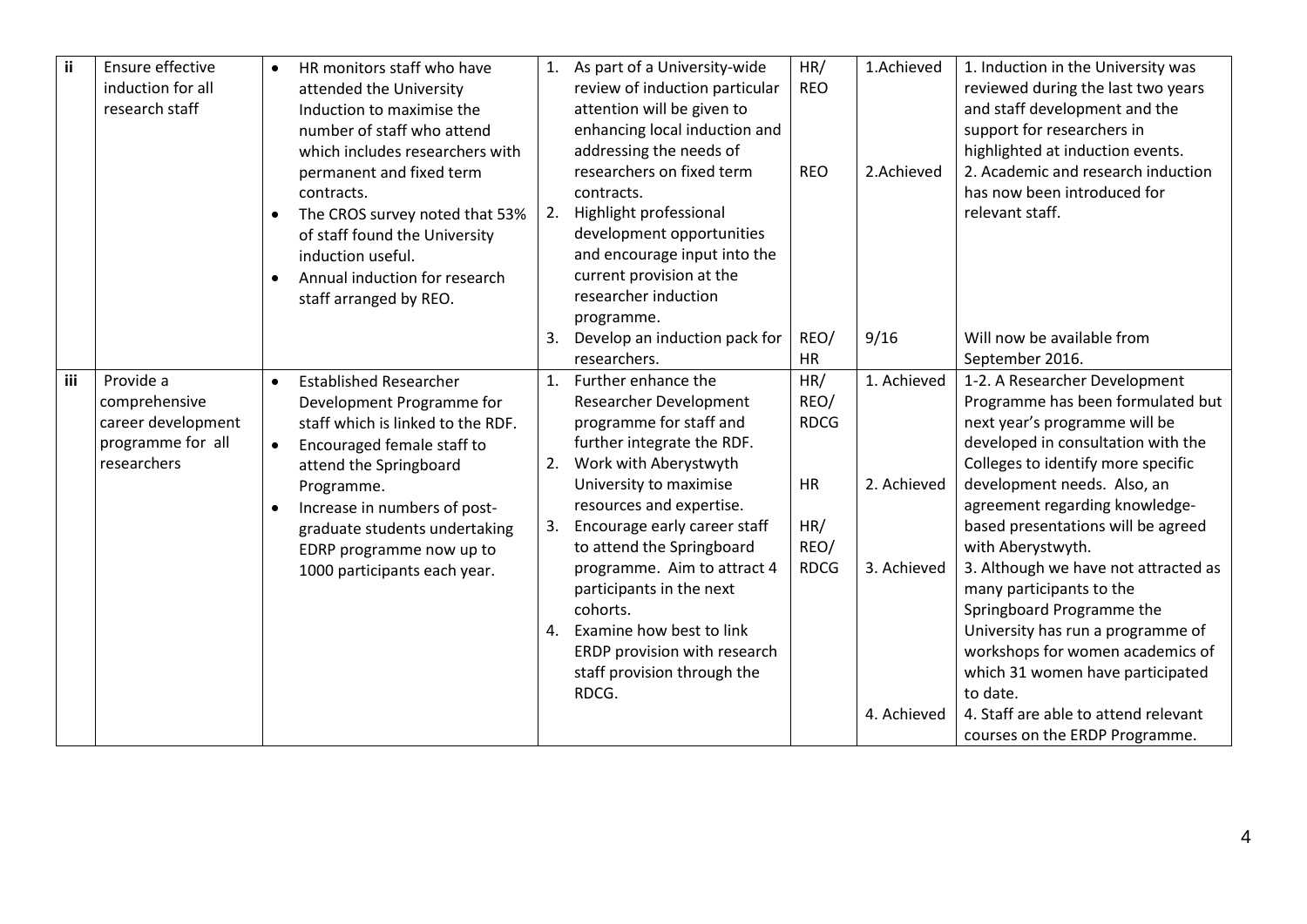| iv           | Ensure support for<br>researchers through<br>effective coaching<br>and mentoring                                          | Developed Coaching and<br>$\bullet$<br>Mentoring Policy and process for<br>the University.<br>Female research staff have been<br>$\bullet$<br>encouraged to engage with the<br>Women's University's Mentoring<br>Scheme through annual<br>presentations.                                                                                                                                                                            | 1. Hold pilot mentoring process<br>for early career researchers in<br>an academic school.<br>2. Develop mentoring and<br>coaching pilot scheme for all<br>University early career<br>researchers.<br>3. Confirm process and expand<br>as on-going process to all<br>researchers.                                                                                                           | HR                                    | 1.Achieved<br>2.<br>Completed<br>in part See<br><b>Action Point</b><br>in 16-20<br><b>Action Plan</b><br>- Principles<br>3&4 - Action<br>Point 3 | 1. The pilot has been held and much<br>was learnt from that process.<br>2. Much work has also been<br>undertaking in rolling-out coaching<br>and mentoring and a 'Coaching for<br>Managers' is now available.<br>Coaching and mentoring will be<br>examined in the next Action Plan to<br>develop a University-wide approach. |
|--------------|---------------------------------------------------------------------------------------------------------------------------|-------------------------------------------------------------------------------------------------------------------------------------------------------------------------------------------------------------------------------------------------------------------------------------------------------------------------------------------------------------------------------------------------------------------------------------|--------------------------------------------------------------------------------------------------------------------------------------------------------------------------------------------------------------------------------------------------------------------------------------------------------------------------------------------------------------------------------------------|---------------------------------------|--------------------------------------------------------------------------------------------------------------------------------------------------|-------------------------------------------------------------------------------------------------------------------------------------------------------------------------------------------------------------------------------------------------------------------------------------------------------------------------------|
| $\mathbf{v}$ | Provide career advice<br>and support for<br>research staff                                                                | Courses to provide career advice are<br>included as part of the Researcher<br>Development Programme.                                                                                                                                                                                                                                                                                                                                | As part of the evaluation of the<br>Coaching and Mentoring process<br>particularly review the usefulness<br>of mentoring to research staff in<br>terms of career planning.                                                                                                                                                                                                                 | HR                                    | Completed<br>in part - see<br><b>Action Point</b><br>in 16-20<br><b>Action Plan</b><br>- Principles<br>3&4 - Action<br>Point 3                   | Due to progress in other areas of the<br>University this will be included as<br>part of the University-wide<br>mentoring scheme.                                                                                                                                                                                              |
| vi           | Ensure that research<br>managers have the<br>skills and confidence<br>to effectively lead<br>and manage research<br>teams | Researchers actively encouraged<br>$\bullet$<br>to apply for a place on the Welsh<br>Crucible Programme. A number<br>of staff participate each year.<br>Number of senior researcher<br>$\bullet$<br>managers attended the Senior<br>Research Leader's Programme<br>for the St David's Day Group<br>institutions in 2013.<br>All managers (including PI's) are<br>invited to attend the University's<br>Effective Manager Programme. | Increase the number of staff<br>1.<br>attending the Welsh Crucible<br>Programme.<br>2. Introduce an 'Introduction to<br>Management' course for all<br>new and existing managers to<br>ensure that they are aware of<br>their responsibilities as line-<br>managers and relevant<br>institutional policies and<br>support available to them.<br>This will include all research<br>managers. | <b>KESS</b><br><b>HR</b><br><b>HR</b> | 1.Annually<br>reviewed<br>2. Achieved<br>3.Achieved                                                                                              | In terms of the Welsh Crucible<br>1.<br>Bangor has consistently been<br>approximately 25% of the total<br>Welsh cohort.<br>2.<br>The 'Introduction to<br>Management' has been well<br>received and 4 workshops have<br>been held to date.                                                                                     |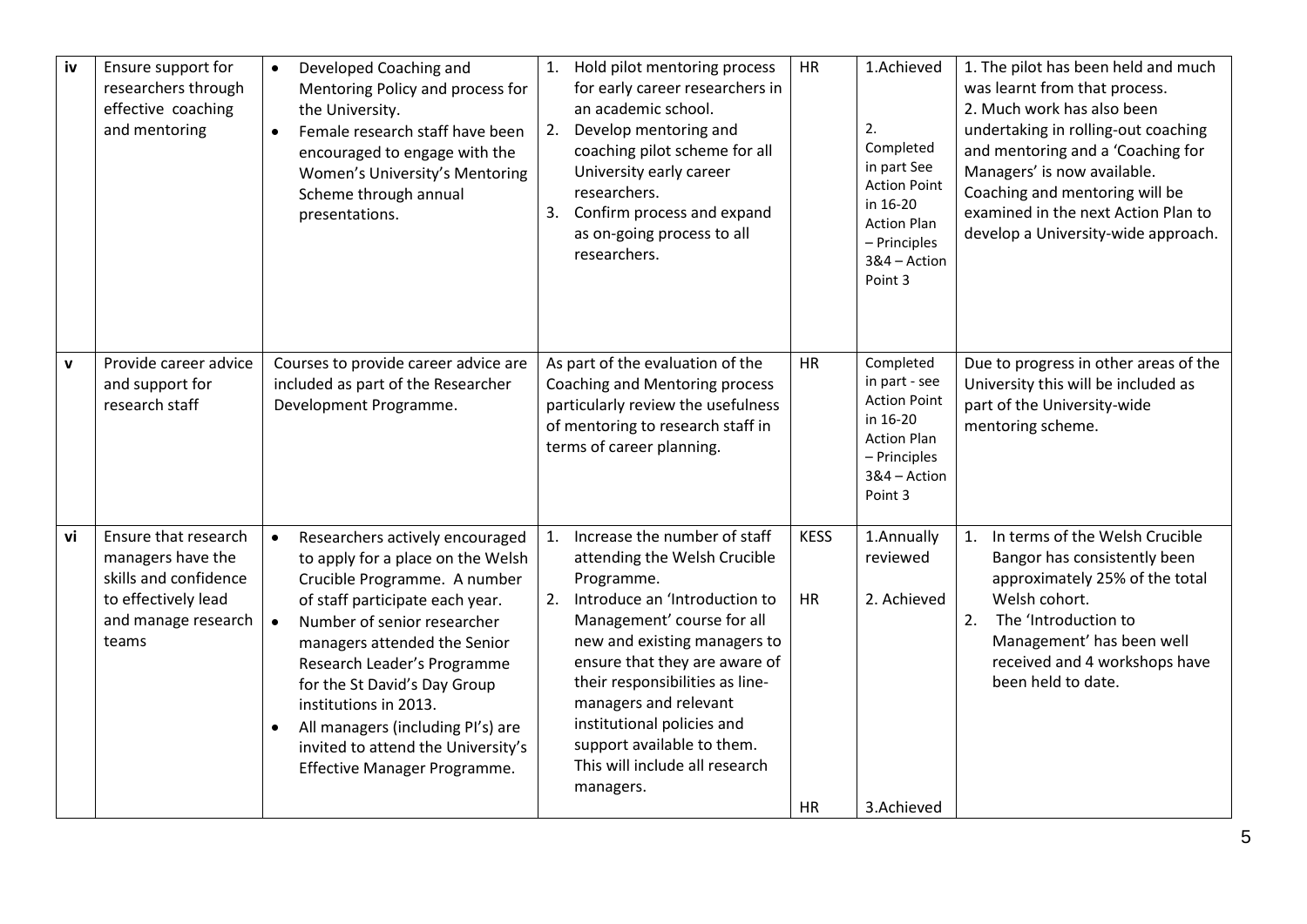| vii | Ensure training and<br>development<br>through the medium<br>of Welsh for BU staff<br>and Coleg<br>Cenedlaethol staff           | Support the Coleg Cenedlaethol<br>through provision of workshops on<br>their researcher and early researcher<br>development programme.                                                                                                                                                                                                                                                                                                                           | 3. Hold 'Managing Change'<br>workshops for managers.<br>Develop Project Management<br>4.<br>and Change Management<br>web site for staff.<br>Integrate University researcher<br>development provision with<br>Coleg Cenedlaethol to support<br>Welsh language training for staff. | <b>HR</b><br><b>HR</b> | 4.Achieved<br>Achieved | These workshops are highlighted on<br>the Researcher Development<br>website and many Bangor staff<br>contribute to the Coleg<br>Cenedlaethol's provision in this area.                                                                                                                                   |
|-----|--------------------------------------------------------------------------------------------------------------------------------|------------------------------------------------------------------------------------------------------------------------------------------------------------------------------------------------------------------------------------------------------------------------------------------------------------------------------------------------------------------------------------------------------------------------------------------------------------------|----------------------------------------------------------------------------------------------------------------------------------------------------------------------------------------------------------------------------------------------------------------------------------|------------------------|------------------------|----------------------------------------------------------------------------------------------------------------------------------------------------------------------------------------------------------------------------------------------------------------------------------------------------------|
|     | PRINCIPLE 5: RESARCHERS' RESPONSIBILITES                                                                                       |                                                                                                                                                                                                                                                                                                                                                                                                                                                                  |                                                                                                                                                                                                                                                                                  |                        |                        |                                                                                                                                                                                                                                                                                                          |
| j.  | The University's<br>expectations are<br>clearly communicated<br>and that researchers<br>are aware of their<br>responsibilities | Staff responsibilities as<br>$\bullet$<br>researchers and members of<br>staff are addressed during<br>recruitment, induction and the<br>performance development<br>review.<br>HR developed an 'Essential<br>$\bullet$<br>Information' site with an outline<br>of key policies for staff.<br>In the CROS survey 93% of<br>$\bullet$<br>research staff noted that they<br>take ownership of their career<br>development and 61% have a<br>career development plan. | Further communicate<br>information regarding UK sector<br>initiative to Colleges e.g. the<br>Concordat, RCUK Pathways to<br>Impact, Euraxess etc to staff and<br>particularly to research mangers<br>to ensure that all are aware of<br>these initiatives.                       | HR/<br><b>REO</b>      | Achieved               | These are highlighted on the<br>Researcher Development website<br>and for the four year consultation<br>process the RDCG undertook efforts<br>to communicate the University's<br>activities to address the principles of<br>the Concordat and examine ideas<br>that were suggested in these<br>meetings. |
| ii. | Improve consultation<br>with research staff                                                                                    | Informal networks within the<br>Colleges.                                                                                                                                                                                                                                                                                                                                                                                                                        | Expand this network through<br>marketing and information on<br>new researcher development<br>website. Monitor this<br>development with the RDCG to<br>explore how communication can<br>be maximised.                                                                             | <b>RDCG</b>            | Completed              | There is now a researcher<br>development website and the RDCG<br>consult on how to maximise<br>communication with the Colleges.                                                                                                                                                                          |
|     | PRINCIPLE 6: DIVERSITY AND EQUALITY                                                                                            |                                                                                                                                                                                                                                                                                                                                                                                                                                                                  |                                                                                                                                                                                                                                                                                  |                        |                        |                                                                                                                                                                                                                                                                                                          |
| j.  | <b>Ensure that diversity</b><br>and equality is                                                                                | In the CROS survey 81% of staff<br>$\bullet$<br>agreed strongly / agreed that the                                                                                                                                                                                                                                                                                                                                                                                | Reapply for an Athena SWAN<br>1.<br>University award.                                                                                                                                                                                                                            | <b>HR</b>              | 1.Achieved             |                                                                                                                                                                                                                                                                                                          |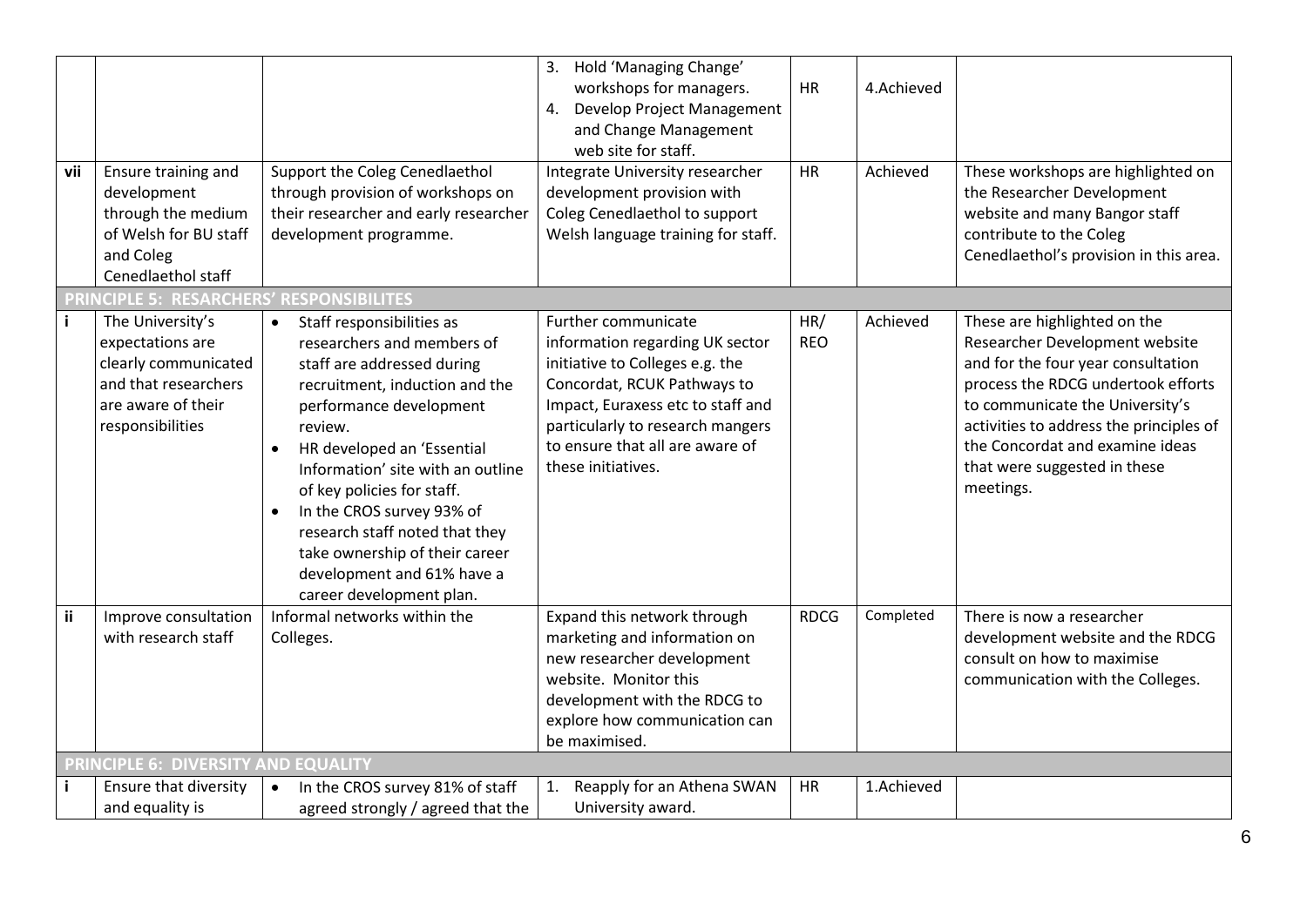|     | promoted in all       |           | University is committed to            |    | 2. All science-based Colleges to | Colleges    | 2. On-going         | 2. The Schools of Psychology and the |
|-----|-----------------------|-----------|---------------------------------------|----|----------------------------------|-------------|---------------------|--------------------------------------|
|     | aspects of the        |           | equality and diversity                |    | apply for Athena SWAN            |             |                     | School of Sport Health and Exercise  |
|     | recruitment and       | $\bullet$ | Bangor University achieved a          |    | awards.                          | HR/         | 3.Achieved          | Science have achieved Athena SWAN    |
|     | career management     |           | Bronze Athena SWAN award in           | 3. | Strategic Equality Plan will be  | <b>EDTG</b> |                     | Departmental Bronze awards.          |
|     | of researchers in the |           | 2012.                                 |    | reviewed through extensive       |             |                     |                                      |
|     | University            | $\bullet$ | Developed a Strategic Equality        |    | consultation with staff          |             |                     |                                      |
|     |                       |           | Plan to address the                   |    | (including research staff) and   |             |                     |                                      |
|     |                       |           | requirements of the Public            |    | a new plan will be developed.    | HR          | 4. Monitor          |                                      |
|     |                       |           | Sector Duties (Wales).                | 4. | Monitor the numbers of           |             | every July          |                                      |
|     |                       |           | All research staff are required to    |    | research staff who complete      |             |                     |                                      |
|     |                       |           | undertake equality training.          |    | the equality training course     |             |                     |                                      |
|     |                       | $\bullet$ | All research managers are             |    | and take appropriate action      | HR          | 5. Monitor          |                                      |
|     |                       |           | required to attend the 'Equality      |    | to ensure completion.            |             | every three         |                                      |
|     |                       |           | for Managers' course.                 | 5. | Review outputs from the exit     |             | months              |                                      |
|     |                       | $\bullet$ | An electronic exit form has been      |    | form to identify potential       | <b>HR</b>   | 6. Achieved         |                                      |
|     |                       |           | introduced to enable staff to         |    | issues for research staff in the |             |                     |                                      |
|     |                       |           | give their views anonymously          |    | University.                      |             |                     |                                      |
|     |                       |           | regarding the University when         | 6. | Communicate the new              |             |                     |                                      |
|     |                       |           | they leave.                           |    | Dignity at Work and Study        |             |                     |                                      |
|     |                       | $\bullet$ | University has encouraged             |    | Policy.                          |             |                     |                                      |
|     |                       |           | female researchers to                 |    |                                  |             |                     |                                      |
|     |                       |           | participate in the WUMS               |    |                                  |             |                     |                                      |
|     |                       |           | scheme.                               |    |                                  |             |                     |                                      |
|     |                       | $\bullet$ | Reviewed its Dignity at Work and      |    |                                  |             |                     |                                      |
|     |                       |           | Study Policy.                         |    |                                  |             |                     |                                      |
| ii. | Take account of the   |           | Following the University - wide Staff | 1. | Update the University's          |             | 1. Achieved         |                                      |
|     | personal              |           | Survey the University has:            |    | Family Friendly Policies and     |             |                     |                                      |
|     | circumstances of      |           | Established a draft workload          |    | communicate to staff.            |             |                     |                                      |
|     | groups of researchers |           | policy and principles for             | 2. | Communicate the                  |             | 2. Achieved         | 2. A workload policy and principles  |
|     | and to ensure that    |           | academic staff.                       |    | University's new workload        |             | in part - See       | has been formulated but will need to |
|     | researchers are fully | $\bullet$ | Has developed an extensive            |    | policy and guidelines to         |             | <b>Action Point</b> | go to further consultation.          |
|     | supported in their    |           | programme of talks, courses,          |    | researchers.                     |             | in 16-20            |                                      |
|     | roles.                |           | one to one coaching and a             | 3. | Further encourage research       |             | <b>Action Plan</b>  |                                      |
|     |                       |           | mindfulness programme for all         |    | staff to take advantage of the   |             | - Principle 5       |                                      |
|     |                       |           | staff regarding managing work         |    | 'Be Your Best Programme'.        |             | - Action            |                                      |
|     |                       |           | pressure and wellbeing (the 'Be       |    | Identify through the             |             | Point 4             |                                      |
|     |                       |           |                                       |    |                                  |             |                     |                                      |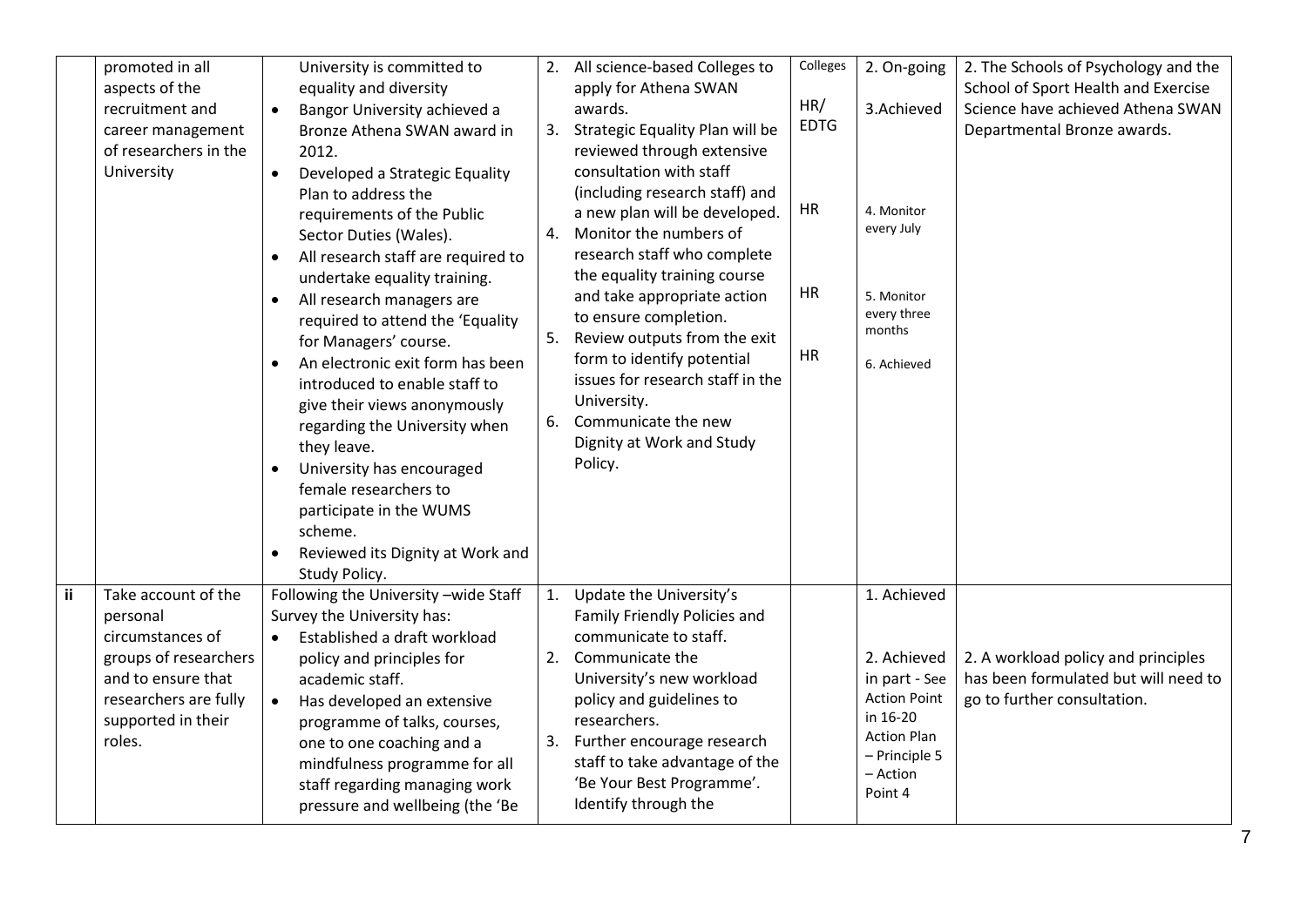|    |                                                                                                                 | Your Best' Programme). All<br>research staff are invited to<br>attend.                                                                                                                                                                                                                                                                                                                                                                                                                                                  | <b>Researcher Development</b><br>Group if more can be done to<br>3. Achieved<br>support researchers in this<br>area                                                                                                                                                                                                                                                                                                                                    |  |
|----|-----------------------------------------------------------------------------------------------------------------|-------------------------------------------------------------------------------------------------------------------------------------------------------------------------------------------------------------------------------------------------------------------------------------------------------------------------------------------------------------------------------------------------------------------------------------------------------------------------------------------------------------------------|--------------------------------------------------------------------------------------------------------------------------------------------------------------------------------------------------------------------------------------------------------------------------------------------------------------------------------------------------------------------------------------------------------------------------------------------------------|--|
|    | PRINCIPLE 7: IMPLEMENTATION AND REVIEW                                                                          |                                                                                                                                                                                                                                                                                                                                                                                                                                                                                                                         |                                                                                                                                                                                                                                                                                                                                                                                                                                                        |  |
| i. | Implement and<br>monitor progress of<br>the Concordat Action<br>Plan with relevant<br>stakeholders              | The CROS and PIRLS survey were<br>held in the University in 2013 and all<br>academic staff were invited to<br>respond. Through focus groups a<br>qualitative study was also<br>undertaken with early career staff,<br>established researchers and PIs. The<br>report from the survey's focus<br>groups and recommendations were<br>agreed by the RDCG, the RSTG and<br>the HRTG. Relevant equality related<br>issues are discussed by the EDTG.<br>The recommendations have been<br>incorporated into this action plan. | HR/<br>1. Achieved<br>The RDCG to continue to<br>1.<br><b>REO</b><br>monitor and report on<br>progress to the action plan<br>and compare results and<br>progress in the next CROS<br>and PIRLS surveys and report<br>to HRTG, EDTG and RSTG.<br>Review and expand the<br>2.Achieved<br>2.<br><b>RDCG</b><br>membership of the current<br>Researcher Development and<br>Concordat Group to include<br>broader representation of<br>grades and Colleges. |  |
| ii | Monitor the success<br>of the current action<br>plan against the<br>results of the next<br>CROS / PIRLS surveys | The CROS and PIRLS surveys and<br>focus groups have been particularly<br>useful in identifying levels of<br>progress in the University and key<br>action points for the future.                                                                                                                                                                                                                                                                                                                                         | HR/<br>Achieved<br>Key success measures for the<br>next plan will identified through<br><b>RDCG</b><br>improvements to responses in<br>the next CROS / PIRLS surveys in<br>the areas above that are included<br>in the surveys.<br>Other broad measurements of<br>success that will be used will<br>include the PRES survey and<br>achievement of Athena SWAN<br>awards.                                                                               |  |